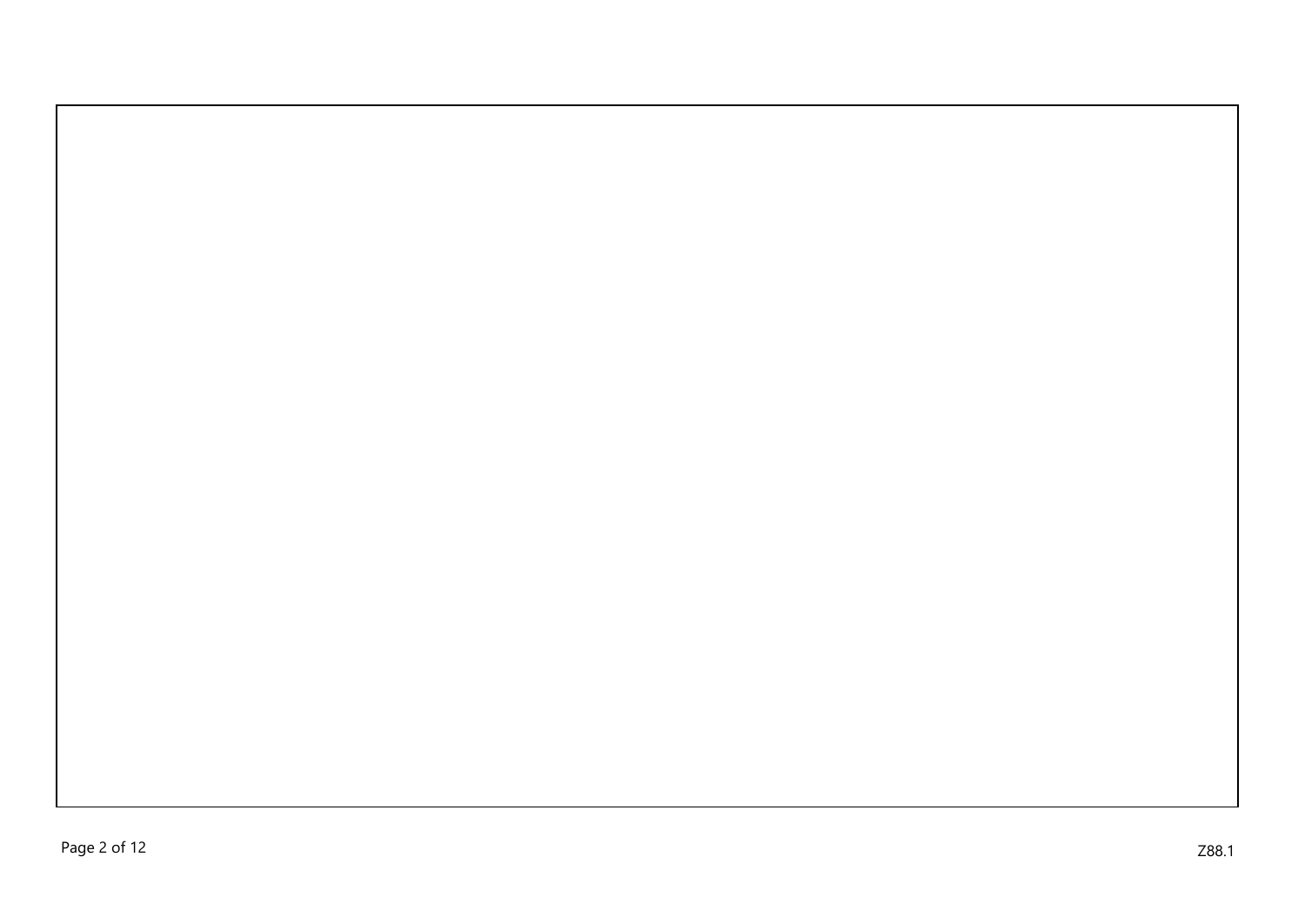| #              | Island              | House Name                | Name                   | Sex       | National ID | ، ه ، ره<br>پر ۽ برگ                     | يترمثر                                                                                                                                                                                                                           |
|----------------|---------------------|---------------------------|------------------------|-----------|-------------|------------------------------------------|----------------------------------------------------------------------------------------------------------------------------------------------------------------------------------------------------------------------------------|
|                | AA. Mathiveri       |                           |                        |           |             |                                          |                                                                                                                                                                                                                                  |
|                | AA. Mathiveri       | Filigasdhoshuge           | Ismail Wajeeh          | ${\sf M}$ | A278523     | اړ پرې ه پوه دي<br>په کېږي سورېږي        | وحدوه وتور                                                                                                                                                                                                                       |
| $\overline{2}$ | AA. Mathiveri       | Moonimaage                | Hamzath Ismail         | ${\sf M}$ | A154866     | ادو په په<br>د سرچرۍ                     |                                                                                                                                                                                                                                  |
|                | B. Thulhaadhoo      |                           |                        |           |             |                                          |                                                                                                                                                                                                                                  |
| 3              | B. Thulhaadhoo      | Mariyaadhu                | Naazihu Dawood         | ${\sf M}$ | A378038     | ىز بىر بىر قىر                           | نگرې ترورو<br>سرې                                                                                                                                                                                                                |
|                | Gn. Fuvahmulah      |                           |                        |           |             |                                          |                                                                                                                                                                                                                                  |
| $\overline{4}$ | Gn. Fuvahmulah      | Dhadimagu. Hikikashimaage | Mohamed Riyaz          | M         | A047082     | قروخو <sup>د</sup> سرما مردوع            | ورەرو بروگ                                                                                                                                                                                                                       |
| $\overline{5}$ | Gn. Fuvahmulah      | Dhoodigan. Alvaaz         | Abdulla Fahmee         | M         | A004135     | دو بره بره ده.<br>درونس پروژنج           | مَدَّةَ اللَّهُ وَرَحِ                                                                                                                                                                                                           |
| 6              | Gn. Fuvahmulah      | Miskihmagu. Aafiyaa       | Ibrahim Thohir         | M         | A160767     | وسىرە دىن ھۇر                            |                                                                                                                                                                                                                                  |
|                | Gn. Fuvahmulah      | Miskihmagu. Fashui        | Ali Muslih Mohamed     | M         | A280066     | د عمود د د د تر د د                      | وكمو وجوه ورودة                                                                                                                                                                                                                  |
|                | HA. Thakandhoo      |                           |                        |           |             |                                          |                                                                                                                                                                                                                                  |
| 8              | HA. Thakandhoo      | Bageechaage               | Abdulla Ahmed          | M         | A027054     | <br> خوړنمۍ                              | مَدْهُ مَدْ اللّهِ مَدْ مِرْ مِرْ                                                                                                                                                                                                |
| HDh. Finey     |                     |                           |                        |           |             |                                          |                                                                                                                                                                                                                                  |
| 9              | HDh. Finey          | Copy ge                   | Ibrahim Moosa          | M         | A222465     | لتعجمونه                                 |                                                                                                                                                                                                                                  |
| 10             | HDh. Finey          | Dhiggaamaage              | Shaaheen Rasheed       | ${\sf M}$ | A220719     | و د د د د                                |                                                                                                                                                                                                                                  |
| 11             | HDh. Finey          | New Star                  | Mohamed Javidh         | ${\sf M}$ | A403619     | سرە ئەھمىر                               |                                                                                                                                                                                                                                  |
|                | HDh. Kulhudhuffushi |                           |                        |           |             |                                          |                                                                                                                                                                                                                                  |
| 12             | HDh. Kulhudhuffushi | Orbit                     | Aboobakur Abdul Rahman | ${\sf M}$ | A249250     | أرجع                                     | גמג כ כ גם כם גם גם.<br>גם סיו גם המה הגיבית                                                                                                                                                                                     |
|                | HDh. Kurinbi        |                           |                        |           |             |                                          |                                                                                                                                                                                                                                  |
| 13             | HDh. Kurinbi        | Rabeeuge                  | Hussain Fayaz          | ${\sf M}$ | A223197     | ترەمدى                                   | چرىكىم ئەرگەر كەرگەن كەنتىدىكى بىرىدىكى ئەرگەن كەنتى كەنتى ئەنتى كەنتى كەنتى كەنتى كەنتى كەنتى كەنتى كەنتى كەن<br>ئەسكەر كەنتى كەنتى كەنتى كەنتى كەنتى كەنتى كەنتى كەنتى كەنتى كەنتى كەنتى كەنتى كەنتى كەنتى كەنتى كەنتى كەنتى ك |
| 14             | HDh. Kurinbi        | Sooraj                    | Hussain Shifaz         | M         | A224765     | دو پر و<br>سنونیزی                       |                                                                                                                                                                                                                                  |
|                | HDh. Makunudhoo     |                           |                        |           |             |                                          |                                                                                                                                                                                                                                  |
| 15             | HDh. Makunudhoo     | Sithaaraa Manzil          | Ahusan Hussain Haleem  | M         | A245460     | – <sub>وتم</sub> ترىر ش <sub>كى</sub> رى | ړه کره د کره لروه                                                                                                                                                                                                                |
|                | HDh. Naivaadhoo     |                           |                        |           |             |                                          |                                                                                                                                                                                                                                  |
| 16             | HDh. Naivaadhoo     | Gold                      | Ali Husam              | M         | A227542     | ې و ه<br>د عر                            | أەي رقبي                                                                                                                                                                                                                         |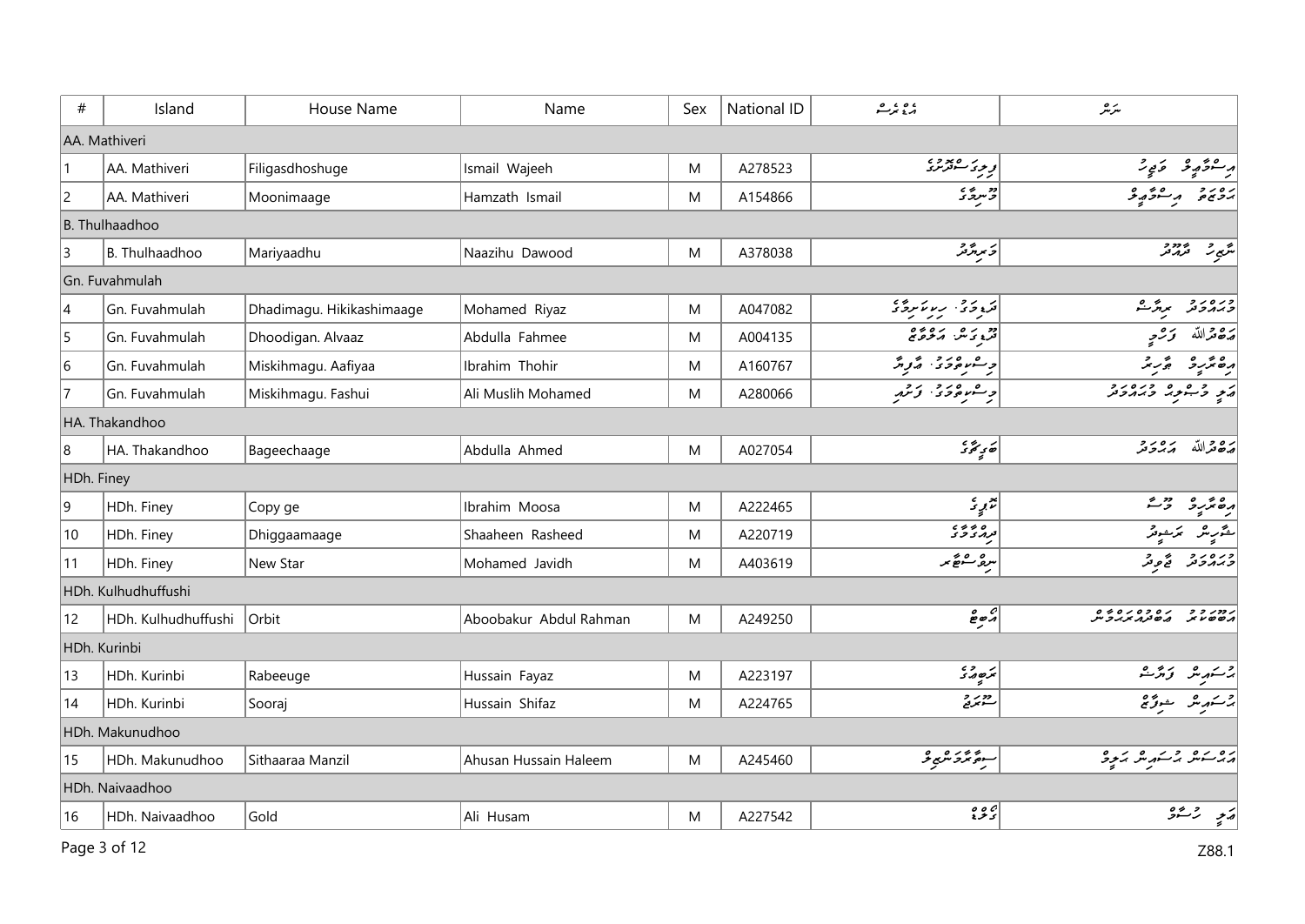|          | HDh. Nolhivaran   |                        |                        |           |         |                                   |                                                    |
|----------|-------------------|------------------------|------------------------|-----------|---------|-----------------------------------|----------------------------------------------------|
| 17       | HDh. Nolhivaran   | Aligaa                 | Ahmed Haleem Ali       | M         | A228152 | پرویژ                             | ג' ביב ג' בָבּ בֹבּ                                |
|          | HDh. Vaikaradhoo  |                        |                        |           |         |                                   |                                                    |
| 18       | HDh. Vaikaradhoo  | Guldhamuge             | Hassan Waheed          | ${\sf M}$ | A064532 | و ه د و ،<br>د نوترو د            | يز کشش او کر پیش                                   |
|          | Lh. Hinnavaru     |                        |                        |           |         |                                   |                                                    |
| 19       | Lh. Hinnavaru     | Kaanimaage             | Ahmed Ibrahim          | M         | A224204 | لڈ میرچ کی                        |                                                    |
| 20       | Lh. Hinnavaru     | Vaarey Villa           | Hassan Moosa           | M         | A223266 | ە بىر<br>ج <sub>ە تىرم</sub> و قر | رُسَاسٌ وَسَدُّ                                    |
|          | Lh. Naifaru       |                        |                        |           |         |                                   |                                                    |
| 21       | Lh. Naifaru       | Finifenmaage           | Fathimath Maisam Adam  | F         | A331902 | ار سوء عدد ؟<br>-                 | توجوحو ورسكو المعرو                                |
| 22       | Lh. Naifaru       | Naseemee Hiyaa         | Abdulla Naseem Ibrahim | M         | A065889 | مەسىرىرىدىگر<br>مەسىم ئىسىمىس     | رَة قرالله ترَبُّ و مِنْ قُرْرِدْ                  |
| 23       | Lh. Naifaru       | Venice                 | Ibrahim Bilaal         | M         | A221720 | ۇسرىئە                            | ە ئەرە ئەدىرى<br>1. ئەندىرى ئەدىرى<br>1. ئەرە ئەرە |
| 24       | Lh. Naifaru       | Viva                   | Ahmed Shaam            | M         | A215078 | حوثح                              |                                                    |
|          | M. Dhiggaru       |                        |                        |           |         |                                   |                                                    |
| 25       | M. Dhiggaru       | Diaasaa                | Abdulla Ajeeth         | M         | A219115 | بورممثه                           | برة والله برومج                                    |
| 26       | M. Dhiggaru       | Finifenmaage           | Mahmoodh Ali           | M         | A151525 | ار سرو عروج<br>سرو شرقه د         |                                                    |
| Male'    |                   |                        |                        |           |         |                                   |                                                    |
| 27       | Male'             | Dhaftharu. No RS 13380 | Mohamed Shujau         | ${\sf M}$ | A310428 | رەر ج. ئرەك تېرىسە 13380          | وره رو د ودو<br><i>وب</i> رمرو شوقے پر             |
| 28       | Male'             | M. Southern Beach      | Nabeel Abdulla         | M         | A067849 | و. سەترسى ئە                      | سَمِّعَ مَصْعَرَ اللَّهُ                           |
| N. Lhohi |                   |                        |                        |           |         |                                   |                                                    |
| 29       | N. Lhohi          | <b>Blue Star</b>       | Ahmed Naseem           | ${\sf M}$ | A205522 | ە دەھەير                          | ג פי ב בנייקב                                      |
|          | R. Hulhudhuffaaru |                        |                        |           |         |                                   |                                                    |
| 30       | R. Hulhudhuffaaru | Omaaree                | Mohamed Rishfaan       | M         | A314334 | أرجع مبي                          | ورەر د<br><i>دېرم</i> وتر برخوتر ش                 |
|          | R. Inguraidhoo    |                        |                        |           |         |                                   |                                                    |
| 31       | R. Inguraidhoo    | Evening Flower         | Ahmed Iqbal            | M         | A114163 | مەھرىرىمىدى <sub>ر</sub> ئۇغۇرىيە | גם גם בשיכ                                         |
|          | R. Kandholhudhoo  |                        |                        |           |         |                                   |                                                    |
| 32       | R. Kandholhudhoo  | Hirundhuge             | Mohamed Khaaf          | M         | A153668 | ر پژس د پ                         | ورەر دېۋ                                           |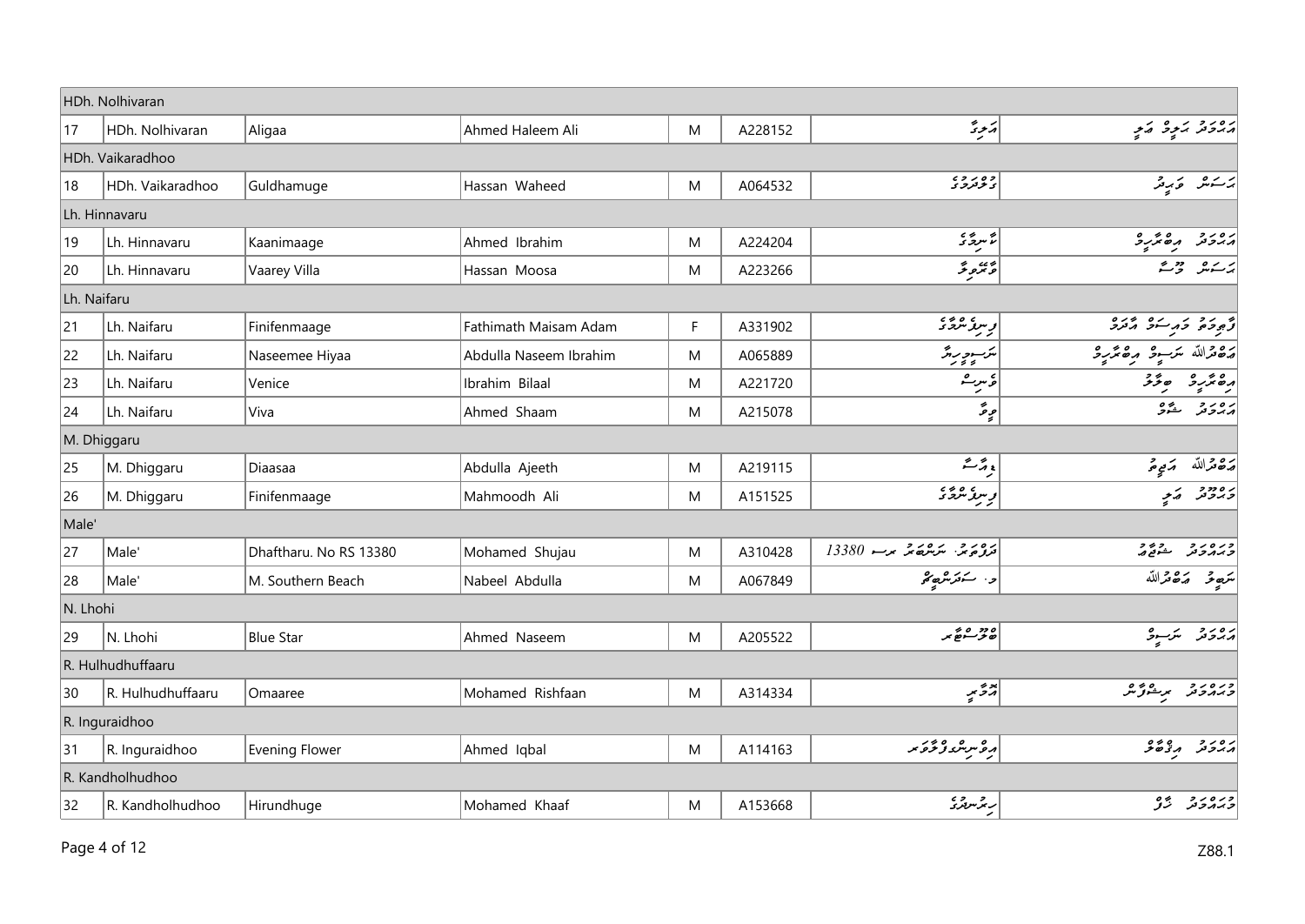|    | Sh. Funadhoo    |                  |                        |   |         |                              |                                                                                                                                                                                                                                     |
|----|-----------------|------------------|------------------------|---|---------|------------------------------|-------------------------------------------------------------------------------------------------------------------------------------------------------------------------------------------------------------------------------------|
| 33 | Sh. Funadhoo    | Aakuri           | Mohamed Vajeeh         | M | A325041 | لمجتمع                       | ورەر ئەتبە                                                                                                                                                                                                                          |
| 34 | Sh. Funadhoo    | Gulzaaru Vaadhee | Hassan Samir           | M | A323281 | و ه پر و بر<br>د نومځ مرغ تو | پرستمبر سقویتر                                                                                                                                                                                                                      |
| 35 | Sh. Funadhoo    | Roadhi           | Mohamed Abdul Rasheed  | M | A271462 | جرمر                         | 1010 - مره 1020 م.<br>ح بر مرح تر مرح مرکز میگردد.                                                                                                                                                                                  |
| 36 | Sh. Funadhoo    | Sun Set          | Ibrahim Nihad          | M | A265183 | ے م <sub>ثر ک</sub> ے م      | مەھەر ئەر ئىر                                                                                                                                                                                                                       |
|    | Sh. Goidhoo     |                  |                        |   |         |                              |                                                                                                                                                                                                                                     |
| 37 | Sh. Goidhoo     | Aahiyaa          | Ibrahim Saruvan        | M | A267067 | رمبررمنز                     | رە ئەرە سىرە ئەر                                                                                                                                                                                                                    |
| 38 | Sh. Goidhoo     | Milano           | Hussain Nizam          | M | A267189 | و دڅش                        | ر مسكور مثل موقوعة التي تحريد التي تحريد التي تعليم التي تستعمل التي تعليم التي تعليم التي تعليم الت<br>التي تستعمل التي تعليم التي تعليم التي تعليم التي تعليم التي تعليم التي تعليم التي تعليم التي تعليم التي تعليم<br>التي تعلي |
| 39 | Sh. Goidhoo     | Milano           | Ahmed Fazeel           | M | A267275 | دېڅىگە                       | دەرد تىن ئە                                                                                                                                                                                                                         |
| 40 | Sh. Goidhoo     | Niruvaana        | Ahmed Nazeeh           | M | A326120 | ا پېرى <i>تى</i> گە          | أرەر ئىس ئىكى ئى                                                                                                                                                                                                                    |
| 41 | Sh. Goidhoo     | Rankokaage       | Mohamed Shaufaan       | M | A264445 | ر ۵ پر دی<br>بر سرد را د     | ورەرو شەرومۇ                                                                                                                                                                                                                        |
| 42 | Sh. Goidhoo     | <b>Vilares</b>   | Mohamed Shaan          | M | A264747 | ء ځه ټر ک                    | ورەرو شەر                                                                                                                                                                                                                           |
|    | Sh. Kanditheemu |                  |                        |   |         |                              |                                                                                                                                                                                                                                     |
| 43 | Sh. Kanditheemu | Niami            | Ismail Hameem          | M | A265790 | سرير                         | پرسمو پر پر پر پر پر پر پر                                                                                                                                                                                                          |
|    | Sh. Lhaimagu    |                  |                        |   |         |                              |                                                                                                                                                                                                                                     |
| 44 | Sh. Lhaimagu    | Heenaage         | Huzaifath Abdul Rahman | M | A261269 | پریٹرند                      | در د د ده ده ده ده و.<br>منج مرزه مان مدم مدرس                                                                                                                                                                                      |
|    | Sh. Milandhoo   |                  |                        |   |         |                              |                                                                                                                                                                                                                                     |
| 45 | Sh. Milandhoo   | Alhivilla ge     | Ali Atheeg             | M | A320386 | <br> پرېوبونونو              | أمدمو مكموتى                                                                                                                                                                                                                        |
|    | Sh. Narudhoo    |                  |                        |   |         |                              |                                                                                                                                                                                                                                     |
| 46 | Sh. Narudhoo    | Sosange          | Hassan Ziyad           | M | A329630 | <u>مى ئەيرو ،</u>            | پرستمبر فریژند                                                                                                                                                                                                                      |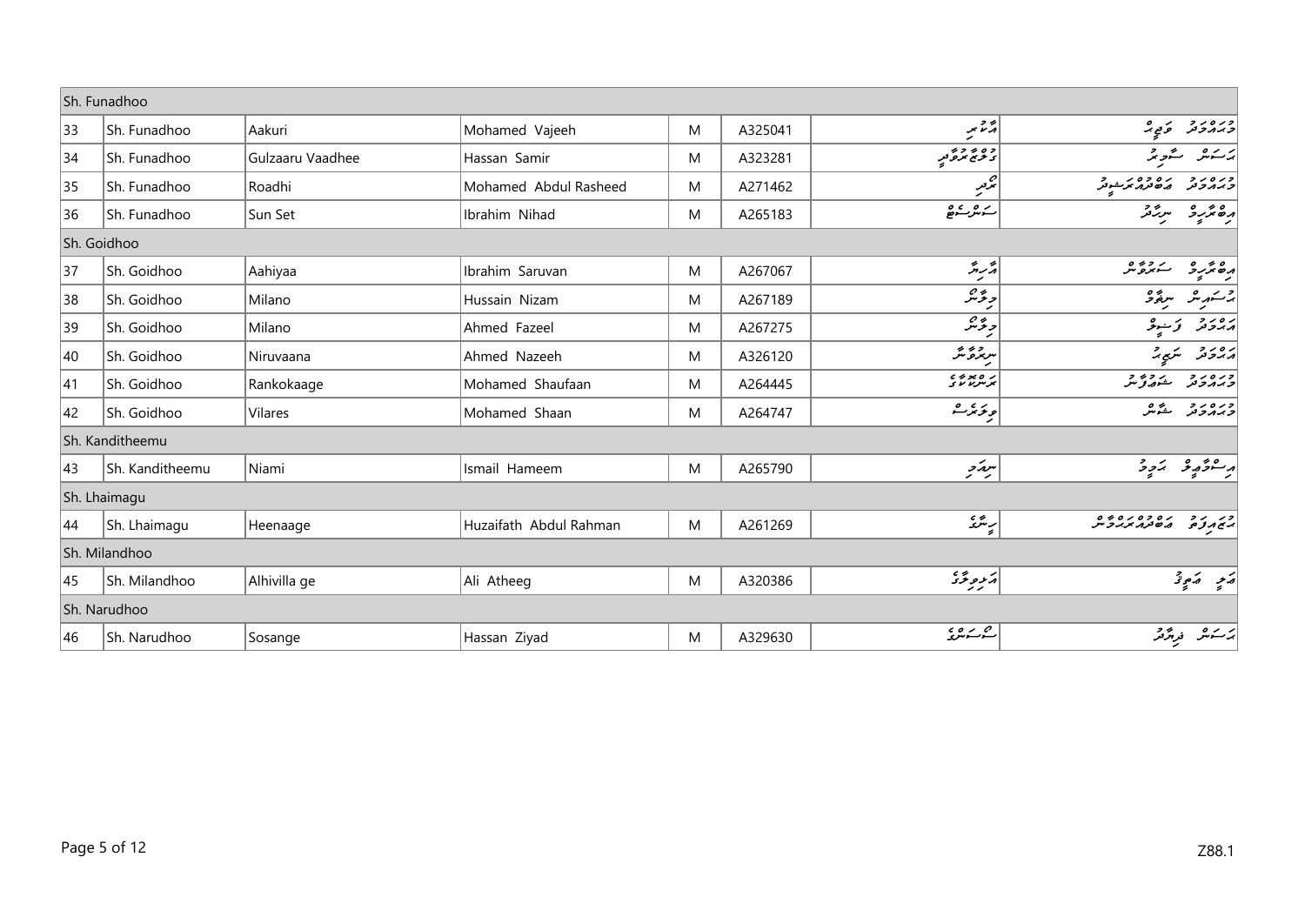## *w7qAn8m?sCw7mRo>u;wEw7mRw;sBo<*

| ' مرمر | 'يئرىثر: |
|--------|----------|
|        |          |
|        |          |
|        |          |

## *w7q9r@w7m>sCw7qHtFoFw7s;mAm=q7w7qHtFoFw7s;*

| يئرمىش: | $^{\circ}$<br>. سر سر<br>$\cdot$ | $\circ$ $\sim$<br>-- | يئرمثر |
|---------|----------------------------------|----------------------|--------|
|         |                                  |                      |        |
|         |                                  |                      |        |
|         |                                  |                      |        |

| $\frac{2}{n}$ | $^{\circ}$ | $\frac{2}{n}$ | $^{\circ}$<br>سرسر. |
|---------------|------------|---------------|---------------------|
|               |            |               |                     |
|               |            |               |                     |
|               |            |               |                     |

| ' ئىرتىر: | سر سر |  |
|-----------|-------|--|
|           |       |  |
|           |       |  |
|           |       |  |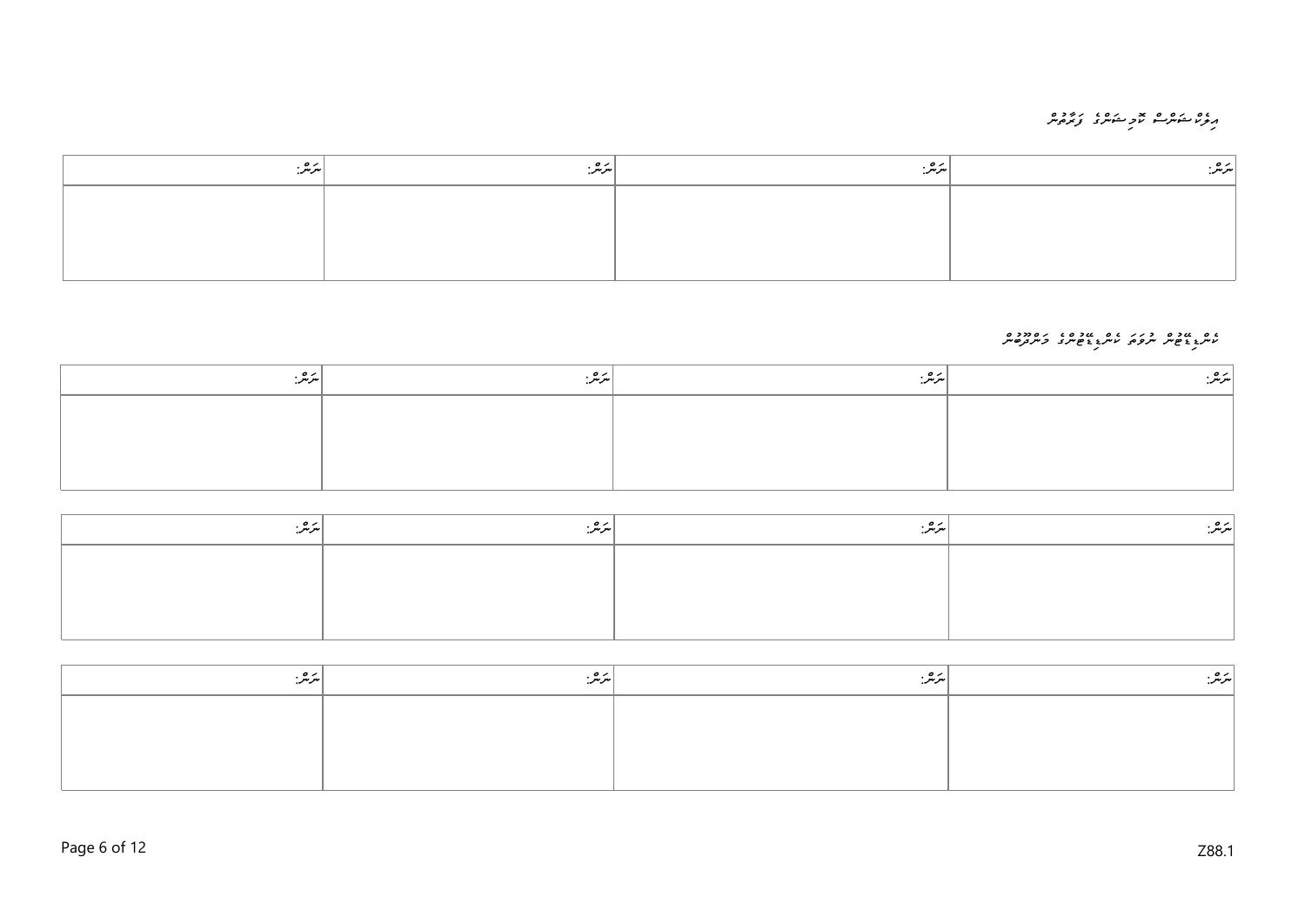| يزهر | $^{\circ}$ | ىئرىتر: |  |
|------|------------|---------|--|
|      |            |         |  |
|      |            |         |  |
|      |            |         |  |

| <sup>.</sup> سرسر. |  |
|--------------------|--|
|                    |  |
|                    |  |
|                    |  |

| ىئرىتر. | $\sim$ | ا بر هه. | لىرىش |
|---------|--------|----------|-------|
|         |        |          |       |
|         |        |          |       |
|         |        |          |       |

| 。<br>مرس. | $\overline{\phantom{a}}$<br>مر سر | يتريثر |
|-----------|-----------------------------------|--------|
|           |                                   |        |
|           |                                   |        |
|           |                                   |        |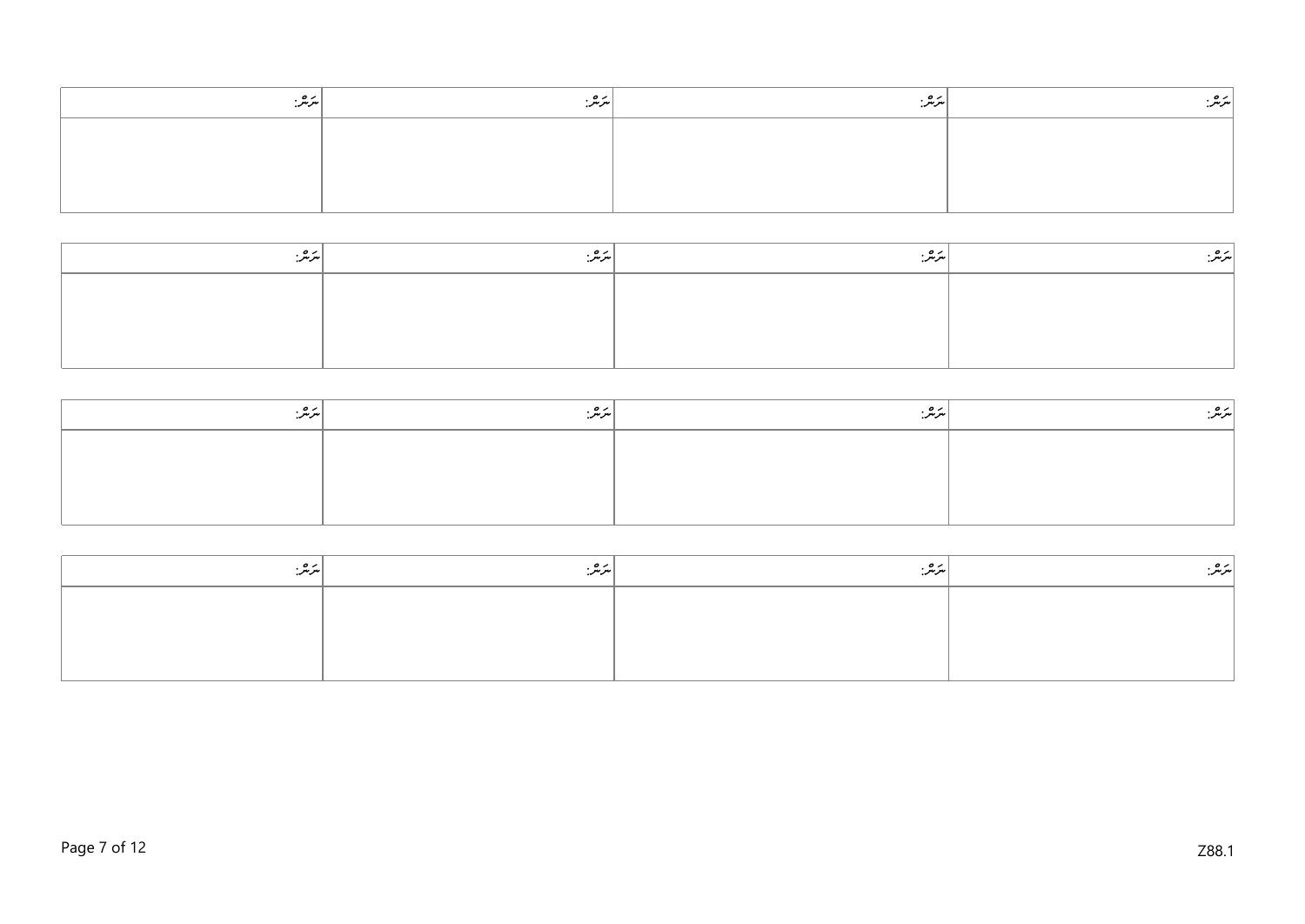| ير هو . | $\overline{\phantom{a}}$ | يرمر | اير هنه. |
|---------|--------------------------|------|----------|
|         |                          |      |          |
|         |                          |      |          |
|         |                          |      |          |

| ىر تىر: | $\circ$ $\sim$<br>" سرسر . | يبرحه | o . |
|---------|----------------------------|-------|-----|
|         |                            |       |     |
|         |                            |       |     |
|         |                            |       |     |

| كترنثر: | 。 | 。<br>سرسر. | o <i>~</i> |
|---------|---|------------|------------|
|         |   |            |            |
|         |   |            |            |
|         |   |            |            |

|  | . ه |
|--|-----|
|  |     |
|  |     |
|  |     |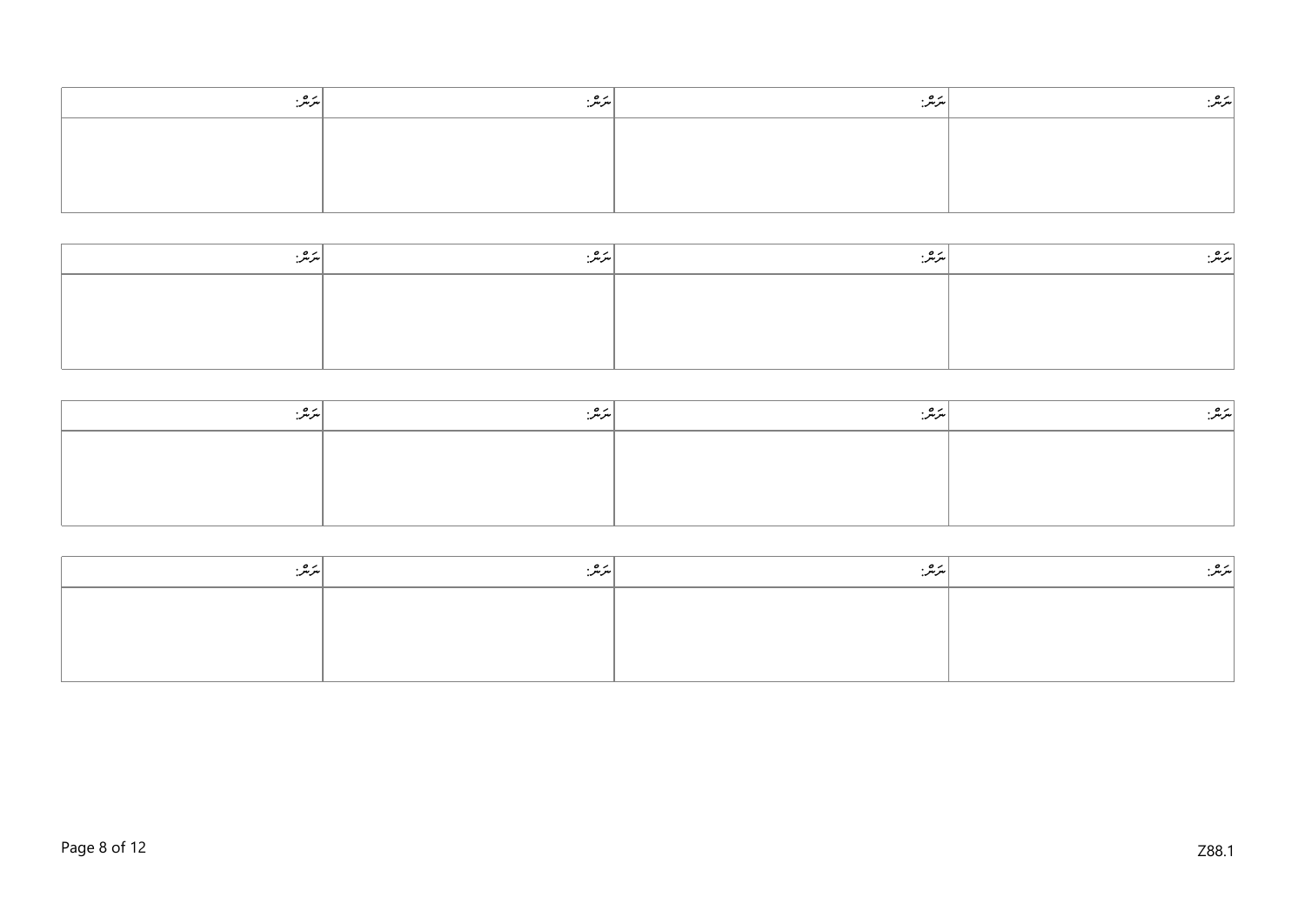| ير هو . | $\overline{\phantom{a}}$ | يرمر | اير هنه. |
|---------|--------------------------|------|----------|
|         |                          |      |          |
|         |                          |      |          |
|         |                          |      |          |

| ئىرتىر: | $\sim$<br>ا سرسر . | يئرمثر | o . |
|---------|--------------------|--------|-----|
|         |                    |        |     |
|         |                    |        |     |
|         |                    |        |     |

| كترنثر: | 。 | 。<br>سرسر. | o <i>~</i> |
|---------|---|------------|------------|
|         |   |            |            |
|         |   |            |            |
|         |   |            |            |

|  | . ه |
|--|-----|
|  |     |
|  |     |
|  |     |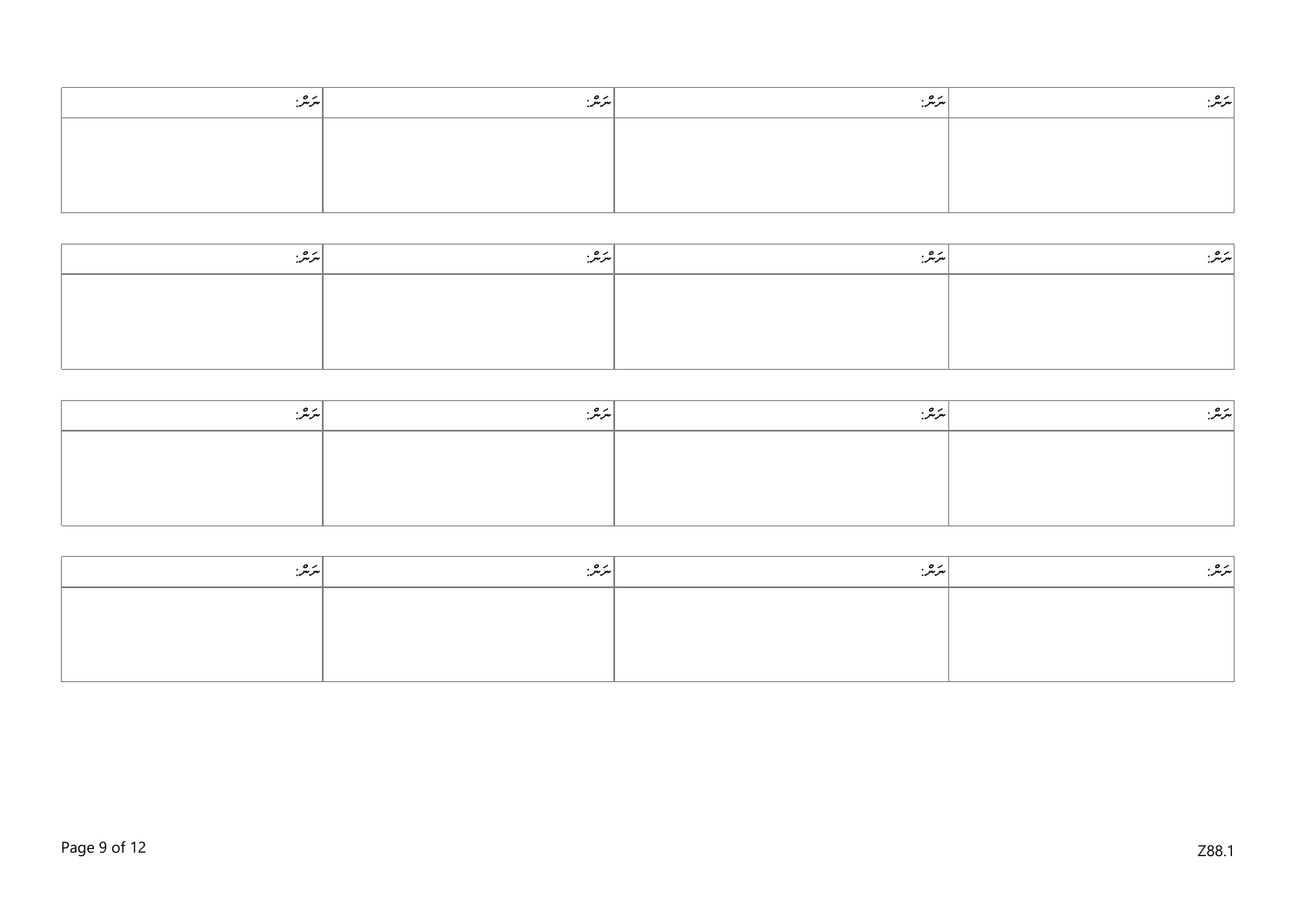| $\cdot$ | 。 | $\frac{\circ}{\cdot}$ | $\sim$<br>سرسر |
|---------|---|-----------------------|----------------|
|         |   |                       |                |
|         |   |                       |                |
|         |   |                       |                |

| ىر ھ | $^{\circ}$<br>" سرسر . | $\overset{\circ}{\cdot}$ |  |
|------|------------------------|--------------------------|--|
|      |                        |                          |  |
|      |                        |                          |  |
|      |                        |                          |  |

| بر ه | 。 | $\sim$<br>َ سومس. |  |
|------|---|-------------------|--|
|      |   |                   |  |
|      |   |                   |  |
|      |   |                   |  |

| 。<br>. س | ىرىىر |  |
|----------|-------|--|
|          |       |  |
|          |       |  |
|          |       |  |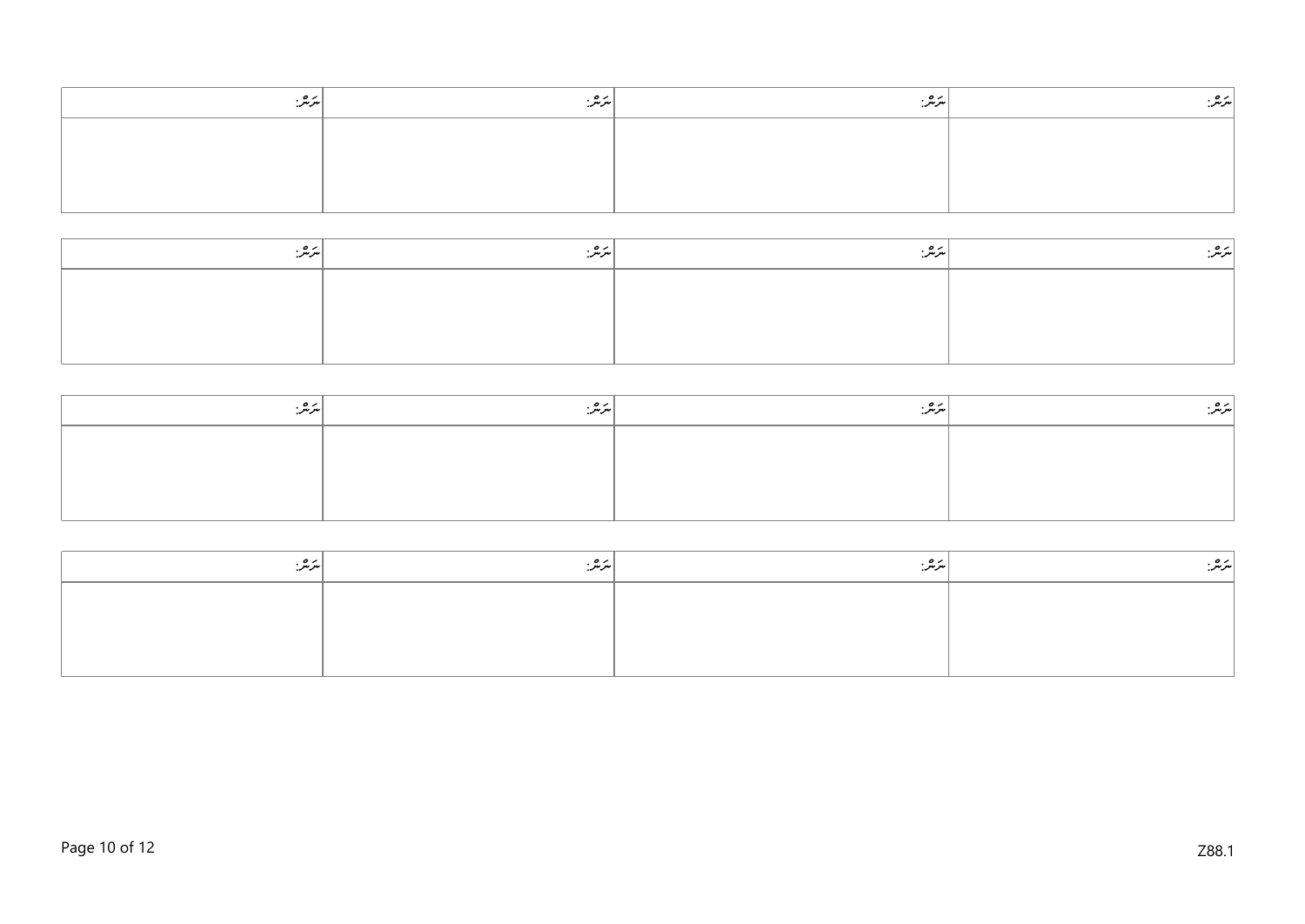| ير هو . | $\overline{\phantom{a}}$ | يرمر | اير هنه. |
|---------|--------------------------|------|----------|
|         |                          |      |          |
|         |                          |      |          |
|         |                          |      |          |

| ئىرتىر: | $\sim$<br>ا سرسر . | يئرمثر | o . |
|---------|--------------------|--------|-----|
|         |                    |        |     |
|         |                    |        |     |
|         |                    |        |     |

| الترنثر: | ' مرتكز: | الترنثر: | .,<br>سرس. |
|----------|----------|----------|------------|
|          |          |          |            |
|          |          |          |            |
|          |          |          |            |

|  | . ه |
|--|-----|
|  |     |
|  |     |
|  |     |